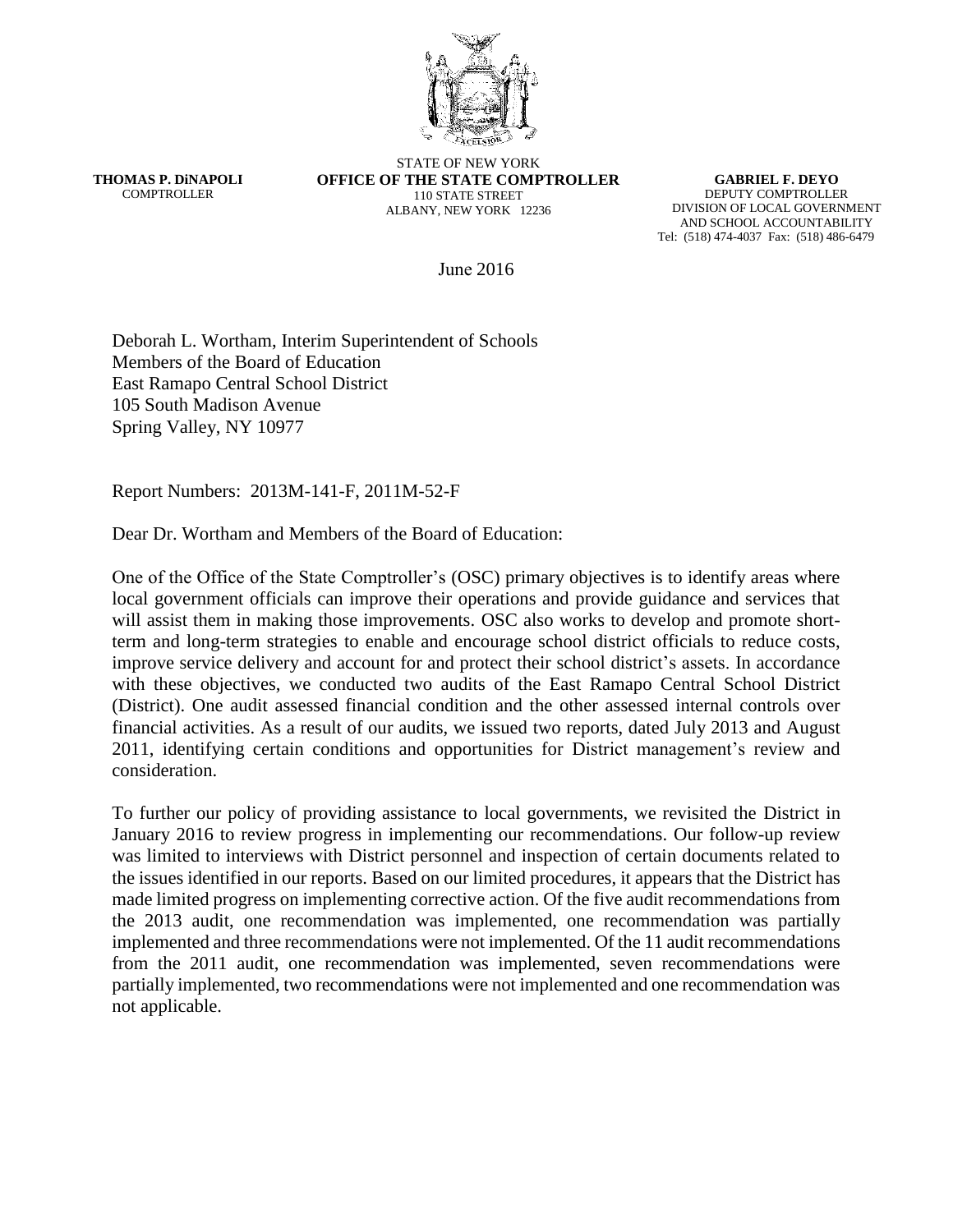### **2013 Report Recommendation 1 – Deficit Fund Balance**

District officials should ensure that their financial records are revised to include the true fund balance deficit for 2012.

Status of Corrective Action: Not implemented

Observations/Findings: District officials did not revise financial records to include the true fund balance deficit for 2012. As a result, neither the annual financial report filed with the New York State Education Department (ST-3) nor the District's audited financial statements reflect the true fund balance deficit for 2012 as calculated by OSC.

In the 2013-14 fiscal year, District officials wrote off stale checks totaling \$37,091 identified in the audit report. In addition, we reviewed the 2014-15 balance sheet and performed limited testing of various balances that could cause the fund balance to be misstated. We did not identify any discrepancies. Further, we reviewed several asset accounts including cash, accounts receivable, due from other funds and due from other governments and did not identify any significant areas of concern. However, \$246,800 of the reported encumbrances as of June 30, 2015 totaling \$723,100 remained unpaid as of December 31, 2015. The overstatement of reported encumbrances was reported in our prior audit.

## **Recommendation 2 – Unanticipated Shortfall Plan**

The Board and District should develop a plan to address the additional anticipated shortfall for 2013.

## Status of Corrective Action: Fully Implemented

Observations/Findings: Our prior audit projected an \$8.2 million fund balance deficit for 2012- 13. District officials issued a \$7.4 million budget note during 2012-13 leaving a remaining unfunded deficit of \$800,000. District officials included the amount necessary to repay the \$7.4 million budget note in the 2012-13 budget and indicated they would reduce staff in 2013-14 to address the remaining deficit. District officials paid the \$7.4 million budget note during 2013-14. As indicated in the Corrective Action Plan (CAP), District officials reduced staff by 89 positions to 1,141 during 2013-14.

## **Recommendation 3 – Reasonable Estimates/One-time Revenue**

District officials should develop reasonable revenue and expenditure estimates and reduce the reliance on one-time revenues to finance recurring expenditures because these one-time revenues will not be available for future budgetary purposes.

Status of Corrective Action: Partially implemented

Observations/Findings: We reviewed revenues and expenditures for 2012-13, 2013-14 and 2014- 15. The District included a one-time revenue of \$5 million for the sale of property in the 2013-14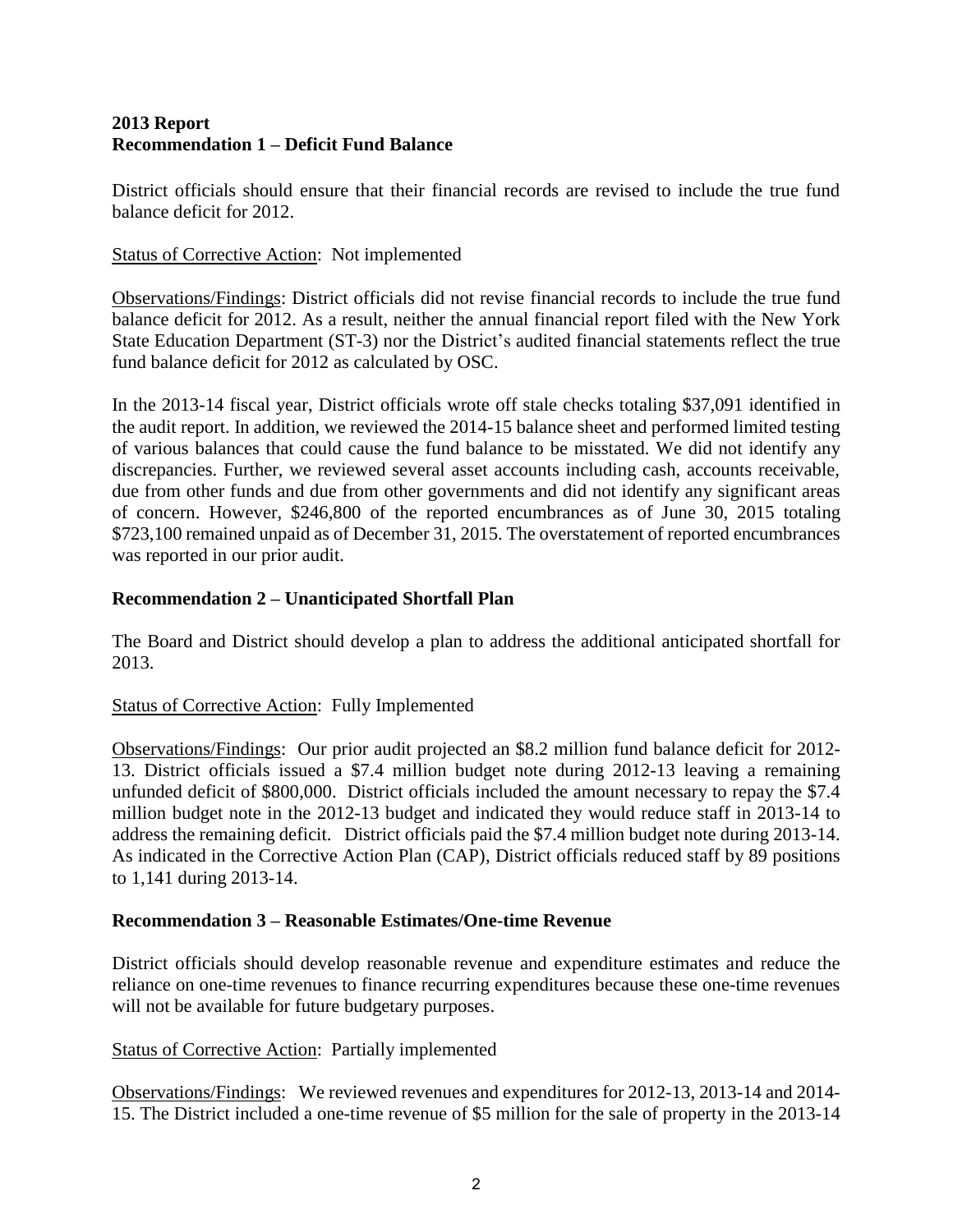budget. The property was not sold, thus contributing to a \$9.1 million revenue shortfall in 2013- 14. The revenue was not included in the 2014-15 budget but was realized. We did not identify any one-time revenues in the 2015-16 budget.

The District did not properly budget for expenditures in the last three fiscal years. In 2012-13 and 2014-15, appropriations were underestimated by \$9.2 million and \$738,000, respectively. In 2013- 14, appropriations were overestimated by \$8.9 million because the budget included \$7.4 million for a budget note but the actual payment of the budget note was not reflected in the expenditures. When the budget note repayment is included in the budgeted appropriations, the District's overestimation was actually \$1.5 million.

### **Recommendation 4 – Fund Balance**

The Board and District officials should retain a reasonable amount of fund balance to address unanticipated needs and to provide necessary cash flow for operations.

### Status of Corrective Action: Not Implemented

Observations/Findings: The District had negative unrestricted fund balances for 2012-13 and 2013-14 of \$8,904,988 and \$7,027,250. The unrestricted fund balance for 2014-15 was \$1,402,568. This increase occurred because of the sale of the two properties totaling \$10.1 million. Had the sales not occurred, the District would have had an operating deficit of \$942,244.

According to New York State Real Property Tax Law, the amount of fund balance that the District can retain may not be more than 4 percent of the ensuing fiscal year's budget. The District's 2014- 15 unrestricted fund balance of \$1.4 million was 0.64 percent of the adopted 2015-16 budget, significantly less than the amount allowed. While the District has increased fund balance since 2012-13, the level is still below what would be considered reasonable to address unanticipated needs and provide cash flow for operations. We project the unrestricted fund balance will decrease to approximately \$587,000 during 2015-16, increasing the likelihood that the District will experience some level of fiscal stress.

| <b>Figure 1: Unrestricted Fund Balance at Year-End</b> |                 |                 |                 |
|--------------------------------------------------------|-----------------|-----------------|-----------------|
|                                                        | 2012-13         | 2013-14         | 2014-15         |
| <b>Total Beginning Fund Balance</b>                    | \$784,879       | $(\$6,445,488)$ | $(\$6,662,120)$ |
| Less: Prior Period Adjustments                         | $(\$2)$         | (S3)            | \$0             |
| Add: Operating Surplus (Deficit)                       | $(\$7,230,365)$ | (\$216,629)     | \$9,120,376     |
| <b>Total Ending Fund Balance</b>                       | $(\$6,445,488)$ | $(\$6,662,120)$ | \$2,458,256     |
| <b>Less: Restricted Funds</b>                          | \$1,526,725     | \$365,130       | \$332,601       |
| Less: Encumbrances                                     | \$932,775       | \$0             | \$723,087       |
| <b>Total Unrestricted Funds at Year-End</b>            | $(\$8,904,988)$ | $(\$7,027,250)$ | \$1,402,568     |
| <b>Ensuing Year's Budgeted Appropriations</b>          | \$209,517,465   | \$210,909,476   | \$218,226,551   |
| Unrestricted Funds as Percentage of Ensuing            |                 |                 |                 |
| Year's Budget                                          | $(4.25\%)$      | $(3.33\%)$      | 0.64%           |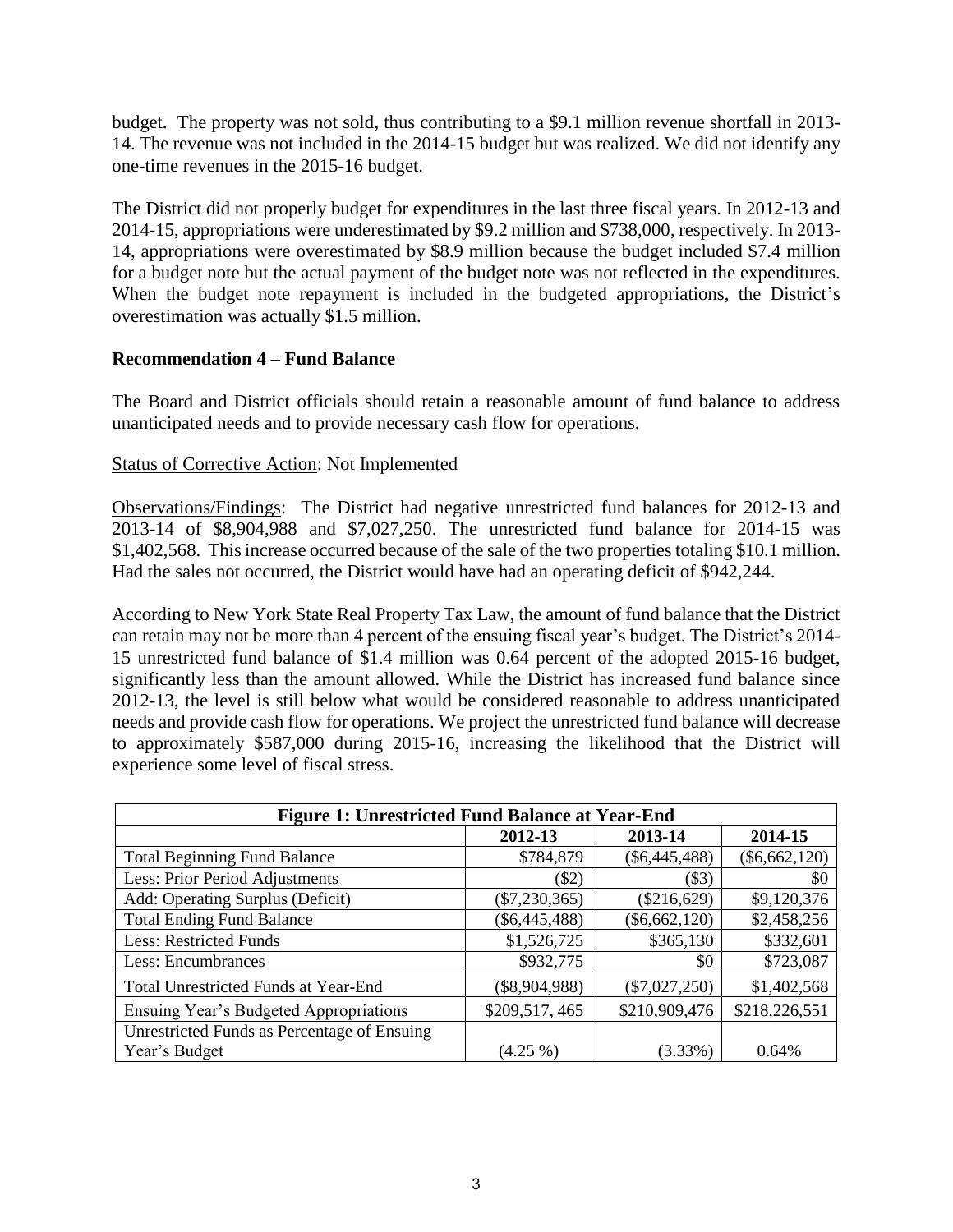## **Recommendation 5 – Operating Deficits**

The Board and District officials should monitor and adjust budgeted revenues and expenditures to avoid operating deficits.

#### Status of Corrective Action: Not Implemented

Observations/Findings: We compared the budget-to-actual results for 2012-13, 2013-14 and 2014- 15. The District had operating deficits of \$7,230,365 and \$216,629 in 2012-13 and 2013-14. Although the District had an operating surplus of \$9,120,376 in 2014-15, this resulted from onetime revenues from the sale of two properties totaling \$10.1 million.

While the District projects a small operating surplus (under \$25,000) for the 2015-16 fiscal year, we project an operating deficit of approximately \$815,000. The deficit will likely result from underestimated salaries. As of February 18, 2016, the District's budgeted salaries were overspent by \$718,000. Further, we project that salaries will exceed budgeted amounts by as much as \$1.6 million. Unless the District reduces expenditures in other areas, it is likely that an operating deficit will occur.

We reviewed 192 budget transfers totaling \$17,766,633 in 2014-15, which represented 8 percent of the adopted budget of \$210,909,476. The Superintendent and Assistant Superintendent of Finance did not present 21 transfers to the Board even though Board approval was required per District Policy 6150. Two transfers were not performed in a timely manner and four transfers approved by the Board and documented in the minutes were not entered into District records by the Assistant Superintendent of Finance accurately as the Board approved. The significant number and dollar value of the transfers indicates that the original budget was inaccurate or that controls over spending were not sufficient.

### **2011 Report Recommendation 1 – Strengthen Control Environment**

The Board and District officials should take immediate action to strengthen the District's control environment by adopting and enforcing policies and procedures to protect District resources that are entrusted to them.

#### Status of Corrective Action: Not Implemented

Observations/Findings: The District is required to have an annual internal audit to evaluate internal controls and recommend changes. However, none of the 15 recommendations made by the internal auditor for 2012-13, 2013-14 and 2014-15 were implemented.

The District experienced high turnover in key administrative positions in the last five years. There have been three Superintendents, five Business Officials and five Personnel Directors. Changes in personnel may compromise the functioning of internal controls or the functioning of the control framework, thereby weakening the checks and balances that help prevent fraud, waste and abuse.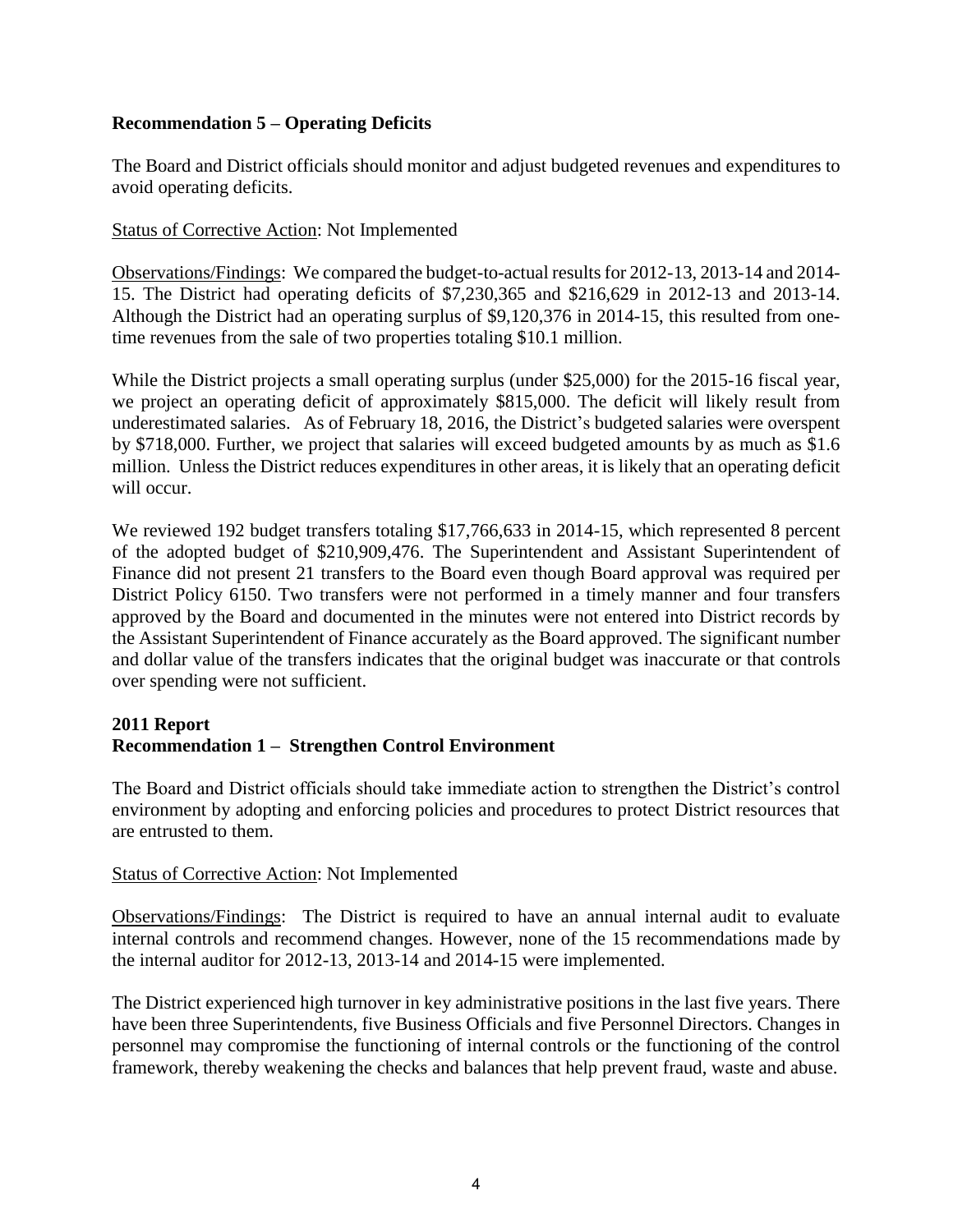The District's CAP for this audit indicated that District officials planned to review and revise 18 policies that would improve the control environment. However, since 2011, only one<sup>1</sup> of the policies was modified. The CAP stated that reviews and revisions to existing Board policies were being conducted by a committee. We were provided committee meeting minutes for four dates in 2011 and 2012. According to the District Clerk, the committee reviewed certain policies and made suggestions for revisions, but the revisions stalled either in committee, with legal counsel or with the Board. There was no evidence the committee met after February 22, 2012.

## **Recommendation 2 – Health Insurance Plan Participant Payments**

The Board should adopt policies and procedures to ensure all health insurance plan participants pay their portion of the insurance premiums on time. If participants fail to pay premiums in default, collection procedures should be initiated and ultimately coverage canceled for nonpayment. District officials should ensure that policies are applied uniformly.

# Status of Corrective Action: Partially Implemented

Observations/Findings: Although Board Policy 2650 (Board Member Insurance) was rewritten, the rewrite only addressed Board member health insurance, and the rewrite did not contain procedures for payments not received.

# **Recommendation 3 – Health Insurance Board Member Reimbursements**

District officials should ensure that Board members reimburse the District for any outstanding health insurance premiums and returned check fees.

## Status of Corrective Action: Fully Implemented

Observations/Findings: We reviewed 2011 payment files and found that Board members have reimbursed the District for healthcare coverage premiums and charges incurred.

## **Recommendation 4 – Professional Services Proposals or Quotations**

The Board and District officials should obtain proposals or quotations for the procurement of professional services.

## Status of Corrective Action: Partially Implemented

Observations/Findings: We tested a sample of five professional services totaling \$2,124,748 that were obtained during 2014-15 (legal, transportation, preschool, physical therapy and extended day learning). Two of the five procurements did not have proposals or quotations. One was a legal firm that provided services totaling \$1,535,179. The other procurement was for services for an extended day learning program totaling \$307,860.

 1 Board Policy 8334 (Use of Credit Cards)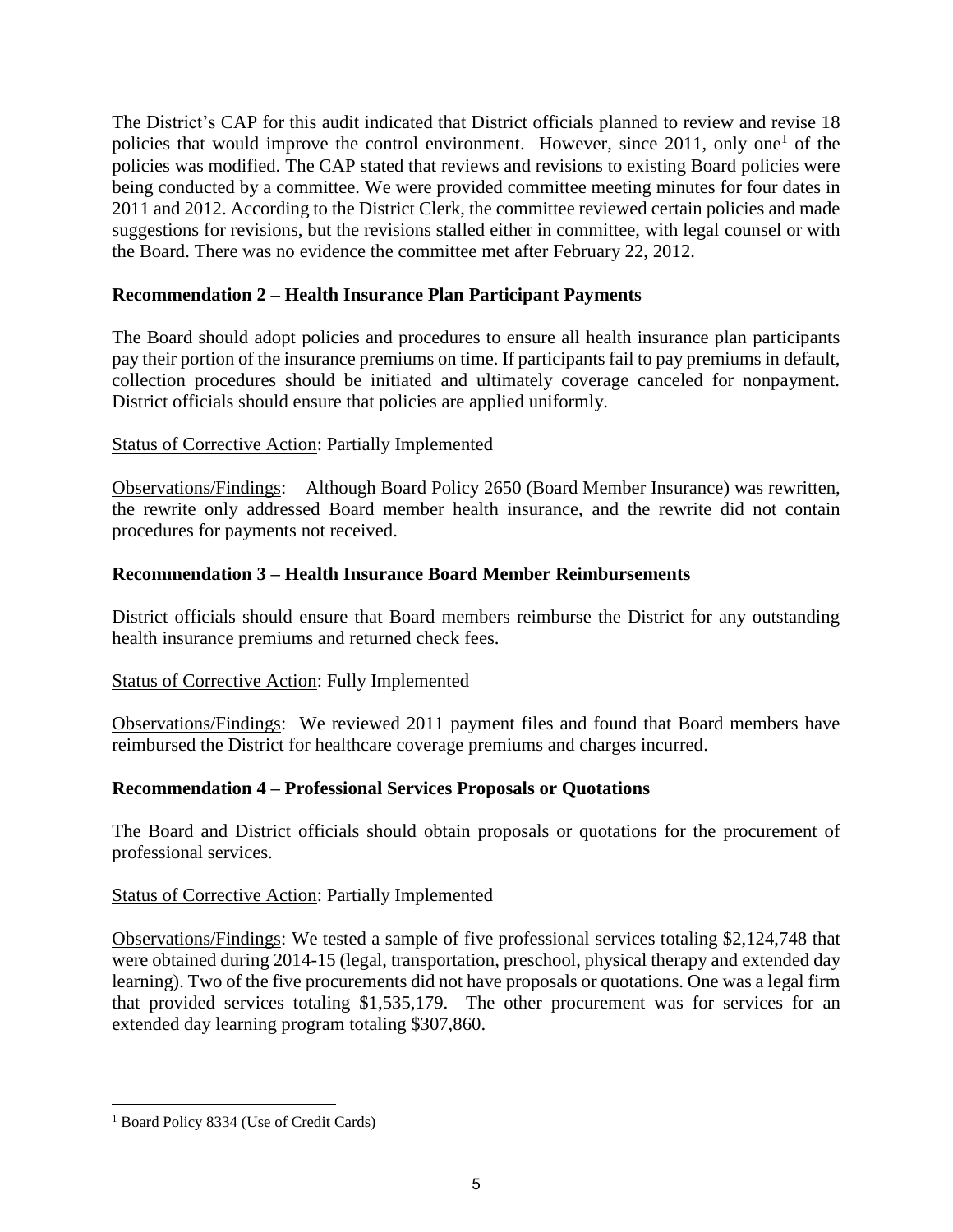## **Recommendation 5 – Written Agreements**

The Board should enter into written agreements for all current and future professional service providers to detail the services to be provided and the basis for compensation.

### Status of Corrective Action: Partially Implemented

Observations/Findings: Four of five professional service providers in our sample had written agreements or contracts that detailed the services to be provided and the basis for compensation for payments totaling \$589,569. There was no written agreement or contract for the legal firm that was paid \$1,535,179.

#### **Recommendation 6 – Professional Service Documentation**

District officials should ensure that documentation for payments to professional service providers include sufficient detail to determine if payments are in accordance with written agreements.

### Status of Corrective Action: Partially Implemented

Observations/Findings: Four of the five providers in our sample received payments in accordance with written agreements or contracts totaling \$589,569. Since there was no written agreement, contract or proposal for the legal firm, District officials could not determine if payments to the legal firm were accurate or appropriate.

#### **Recommendation 7 – Textbook Policy**

The Board should amend its policy and guidelines for textbooks on loan to nonpublic schools to:

- Require nonpublic school administrators to perform annual inventories of textbooks on loan.
- Provide procedures for conducting inventories including a comparison of students to textbooks shipped.
- Require the results of annual inventories to be reconciled to the District's master list.

#### Status of Corrective Action: Not Implemented

Observations/Findings: The District did not amend the applicable Board Policy 1740 (Relationship with Nonpublic School) as recommended. District officials stated that the textbook sampling inventory function was assigned to their internal auditors and was completed in 2012-13 and 2013- 14. However, District officials did not provide an independent audit report of the textbook sampling for 2014-15.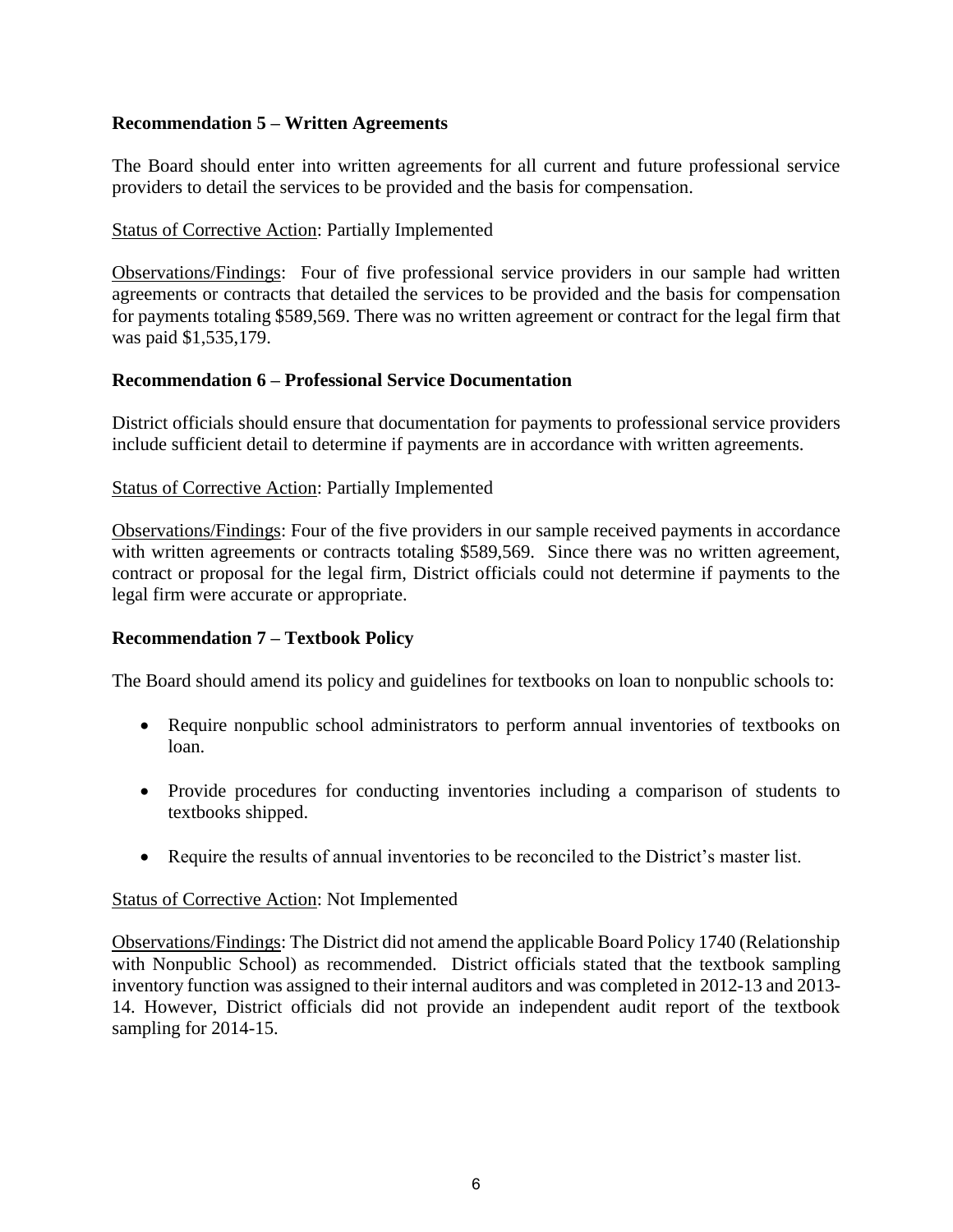### **Recommendation 8 – Book Disposals**

The Clerk or designee at the depository should obtain prior approval from the Director of Funded Programs before disposing of books that are considered to be obsolete**.**

## Status of Corrective Action: Not Applicable

Observations/Findings: We reviewed the Board minutes from July 2012 through October 2015 and found no approvals for the disposal or sale of obsolete textbooks. The District Clerk confirmed that no approvals were given for the disposal or sale of obsolete textbooks. The Director of Funded Programs and the Book Depository Clerk told us that no disposals were done. Obsolete textbooks are kept and stored in a room separate from the inventory of current textbooks.

#### **Recommendation 9 – Nonpublic School Agreements**

The Board should enter into agreements for textbooks on loan to nonpublic schools that require nonpublic school administrators to comply with all terms and conditions of the District's policy and guidelines.

### Status of Corrective Action: Partially Implemented

Observations/Findings: The District has signed agreements for 69 of the 85 nonpublic schools that were provided books in the past three years.

#### **Recommendation 10 – Estimated Fund Balance Records**

District officials should maintain records that show the basis for the estimated fund balance used for the budget process in February and for each month thereafter, until the end of the fiscal year.

#### Status of Corrective Action: Partially Implemented

Observations/Findings: Although the records showing the basis for estimated fund balance were not maintained, the Assistant Superintendent of Finance provided an estimate of the operating results and fund balance for 2015-16. The estimate showed the detail for the revenue, but the appropriation estimate was a lump sum in a worksheet. The appropriation estimate was calculated by the Assistant Superintendent of Finance using data from the financial software and was adjusted where necessary.

#### **Recommendation 11 – Accurate Estimate of Year-End Fund Balance**

District officials should accurately estimate year-end fund balance to identify the resources that can be used for the benefit of the taxpayers. Such uses include, but are not limited to:

- Reducing property taxes.
- Funding necessary reserves.